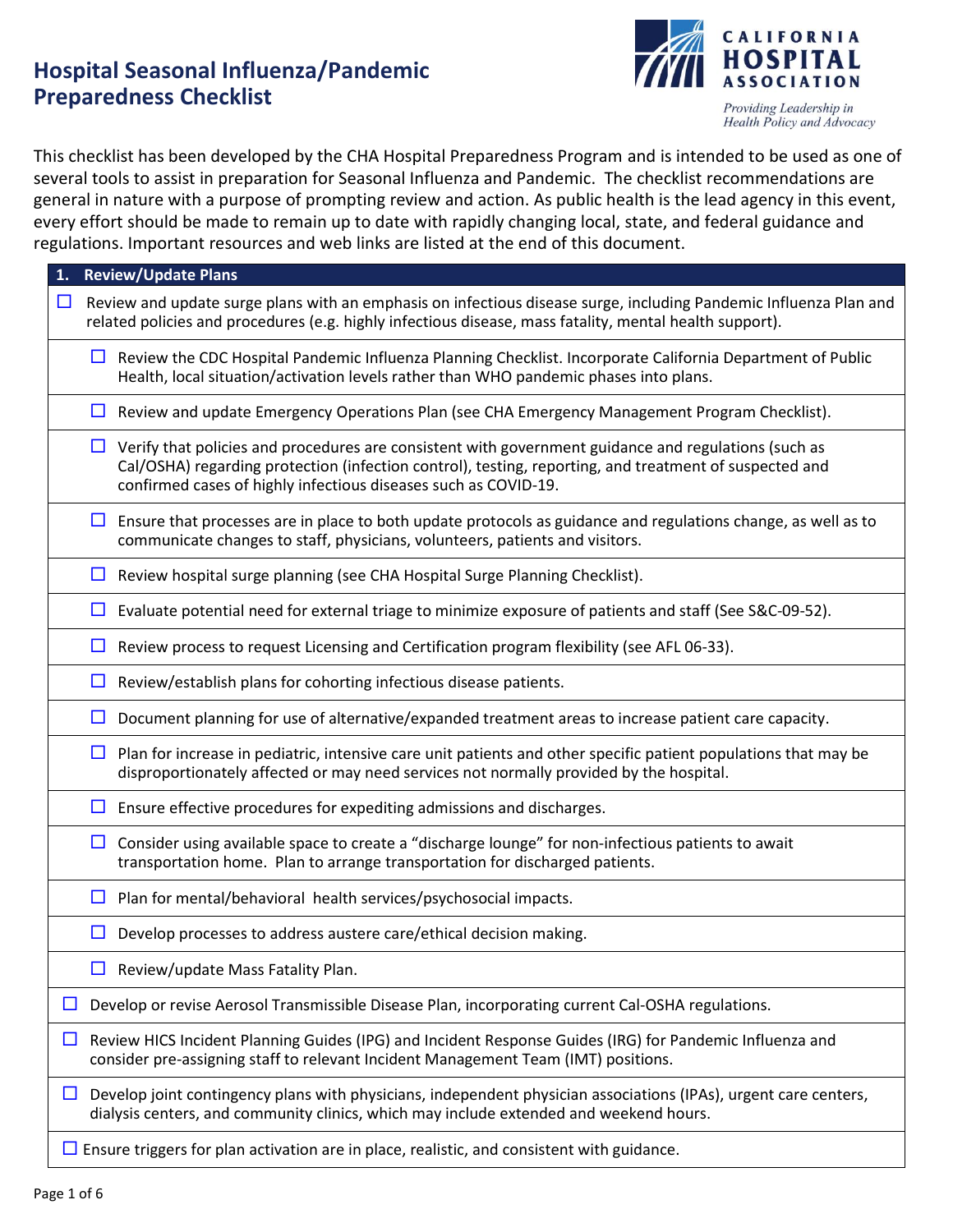| 2. Limited Services and Scarce Resources                                                                                                                                                                                                                                             |  |  |  |  |
|--------------------------------------------------------------------------------------------------------------------------------------------------------------------------------------------------------------------------------------------------------------------------------------|--|--|--|--|
| Ensure that protocols and processes are in place to prioritize limited services and scarce resources.<br>ப                                                                                                                                                                           |  |  |  |  |
| $\Box$<br>Ensure understanding of California Emergency Operations Manual and Medical and Health Operational Area<br>Program (MHOAC) process                                                                                                                                          |  |  |  |  |
| $\Box$<br>Ensure understanding of MHOAC process to request critical supplies, equipment and personnel using resource<br>requests                                                                                                                                                     |  |  |  |  |
| Prepare to implement alternate standards of care as permitted or directed by state or federal authorities, with<br>ப<br>appropriate input from medical staff and legal counsel. In absence of such direction, maintain normal<br>standards of care by all means available.           |  |  |  |  |
| Develop plans for allocating scarce resources as approved by appropriate hospital committee(s) (e.g., ethics).<br>$\Box$                                                                                                                                                             |  |  |  |  |
| Plan to implement adjusted staffing patterns and practices as allowed by regulation.<br>$\Box$                                                                                                                                                                                       |  |  |  |  |
| Implement cross-training of staff in needed roles (e.g. security).<br>ப                                                                                                                                                                                                              |  |  |  |  |
| Review policies and procedures to evaluate/credential, train and assign volunteers.<br>$\Box$                                                                                                                                                                                        |  |  |  |  |
| 3. Equipment, Supplies and Pharmaceuticals                                                                                                                                                                                                                                           |  |  |  |  |
| Ensure resources and/or supply chain plan to meet surge of influenza patients (e.g., ventilators, masks, N95<br>$\Box$<br>respirators, antivirals).                                                                                                                                  |  |  |  |  |
| Increase inventory of influenza-related supplies (e.g. procedure masks, N95 respirators, eye protection, gowns,<br>$\Box$<br>gloves, hand hygiene supplies, facial tissues, nasal swabs, transport medium, disinfectant supplies, central line<br>kits, morgue packs, etc.) as able. |  |  |  |  |
| $\Box$<br>Assess stock and availability of ventilators, other respiratory care equipment, IV pumps, cardiac monitors and<br>beds.                                                                                                                                                    |  |  |  |  |
| Plan for staff fit testing for alternate brand N-95 respirators for anticipated shortage of current brand.<br>□                                                                                                                                                                      |  |  |  |  |
| Maintain modest supplies of antiviral agents as per guidance, including pediatric suspension oseltamivir<br>□                                                                                                                                                                        |  |  |  |  |
| $\Box$ Implement plan to track resources.                                                                                                                                                                                                                                            |  |  |  |  |
| Document efforts to secure scarce resources (e.g. Cal/OSHA Interim Enforcement Policies).                                                                                                                                                                                            |  |  |  |  |
| Plan to receive stockpile from local health care agency/public health (PPE, antivirals, vaccine).<br>ப                                                                                                                                                                               |  |  |  |  |
| 4. Workforce Vaccination                                                                                                                                                                                                                                                             |  |  |  |  |
| Plan for vaccination of employees for seasonal influenza. Educate and encourage staff to be vaccinated to reduce<br>$\Box$<br>absences and reduce transmission                                                                                                                       |  |  |  |  |
| Ensure your hospital has pre-registered for vaccine at www.CalPanFlu.org<br>ப                                                                                                                                                                                                        |  |  |  |  |
| Develop/update plans for vaccination of healthcare workforce to possibly include up to 4 injections at different<br>ப<br>times depending on the disease (seasonal, pneumococcal, H1N1 series).                                                                                       |  |  |  |  |
| Plan for prioritization of staff vaccination in accordance with government guidance when available.<br>ப                                                                                                                                                                             |  |  |  |  |
| Maintain robust seasonal influenza vaccination program.<br>ப                                                                                                                                                                                                                         |  |  |  |  |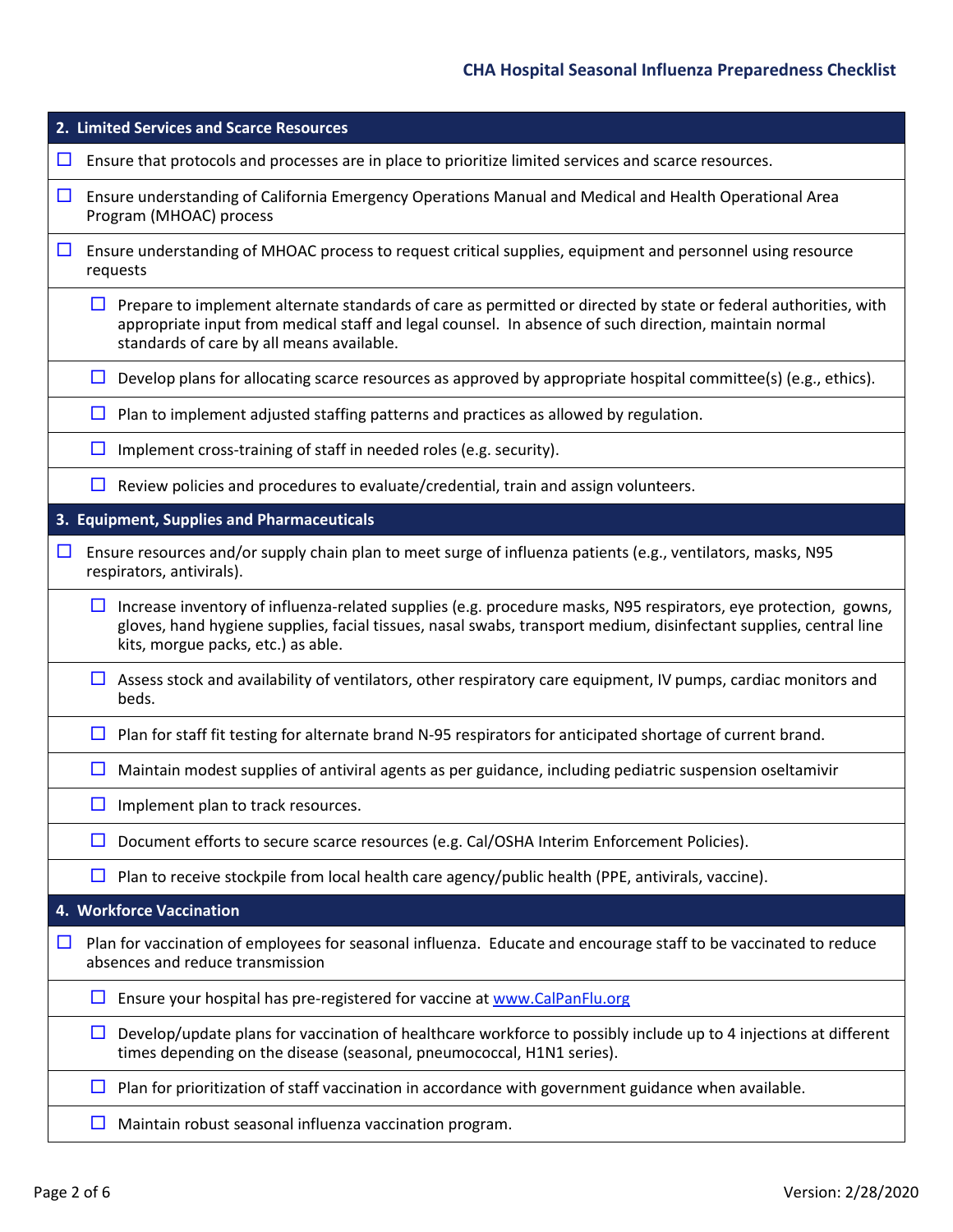| Each vaccination plan will need to address:                                                                                                                                          |
|--------------------------------------------------------------------------------------------------------------------------------------------------------------------------------------|
| □<br>Receipt, storage, and security of vaccines.                                                                                                                                     |
| $\Box$<br>Tracking of vaccinated personnel to include monitoring for complications and/or adverse events.                                                                            |
| 5. Triage                                                                                                                                                                            |
| Ensure triage plan identifies and separates potential infectious patients from non-infected patients to minimize<br>ப<br>exposures.                                                  |
| Develop alternative triage plan for suspected influenza cases as appropriate to response level, such as triage<br>outside the facility, drive-through triage, , or telephone triage. |
| Establish alternate locations and staffing for triage, medical screening exams and/or care, as appropriate to<br>situation and setting. (See EMTALA resource).                       |
| Develop health information call centers or coordinate/link with community call centers.<br>ப                                                                                         |
| Configure Emergency Department waiting rooms with segregated areas for patients with influenza-like<br>⊔<br>symptoms and those without.                                              |
| Notify California Department of Public Health Licensing and Certification regional office as appropriate.<br>ப                                                                       |
| 6. Monitor Workforce for influenza-like-illness                                                                                                                                      |
| Develop plans to monitor workforce for influenza-like-illness to minimize exposure and to comply with hospital<br>ப<br>exclusion-from-work-policy.                                   |
| Consult hospital Human Resources and legal counsel for guidance on employee health policies.<br>⊔ ⊢                                                                                  |
| Implement plan to evaluate symptomatic personnel before they report for duty. This may include taking<br>⊔<br>temperatures of all staff prior to entering the facility.              |
| Develop workplace policies to address employee declination of vaccination.                                                                                                           |
| Consider reassigning pregnant and high risk staff to areas with lower exposure potential.                                                                                            |
| Adopt policies that encourage staff to report illness and stay home.<br>$\Box$                                                                                                       |
| Review Human Resource policies to identify and eliminate language that may encourage staff to work when ill<br>ப<br>or when they are within the period of communicability.           |
| Review sick leave, vacation and on-call policies.<br>ப                                                                                                                               |
| Develop an Occupational Health plan for addressing symptomatic staff.                                                                                                                |
| □<br>Consider work-at-home policies where feasible for business/non-clinical staff.                                                                                                  |
| Develop antiviral prophylaxis policies for staff exposure as per guidance according to recommendations.<br>ப                                                                         |
| Develop antiviral treatment criteria/plan and resources for staff who become ill.                                                                                                    |
| Subject to state and local guidance, consider assigning staff recovered from influenza to care for influenza<br>patients.                                                            |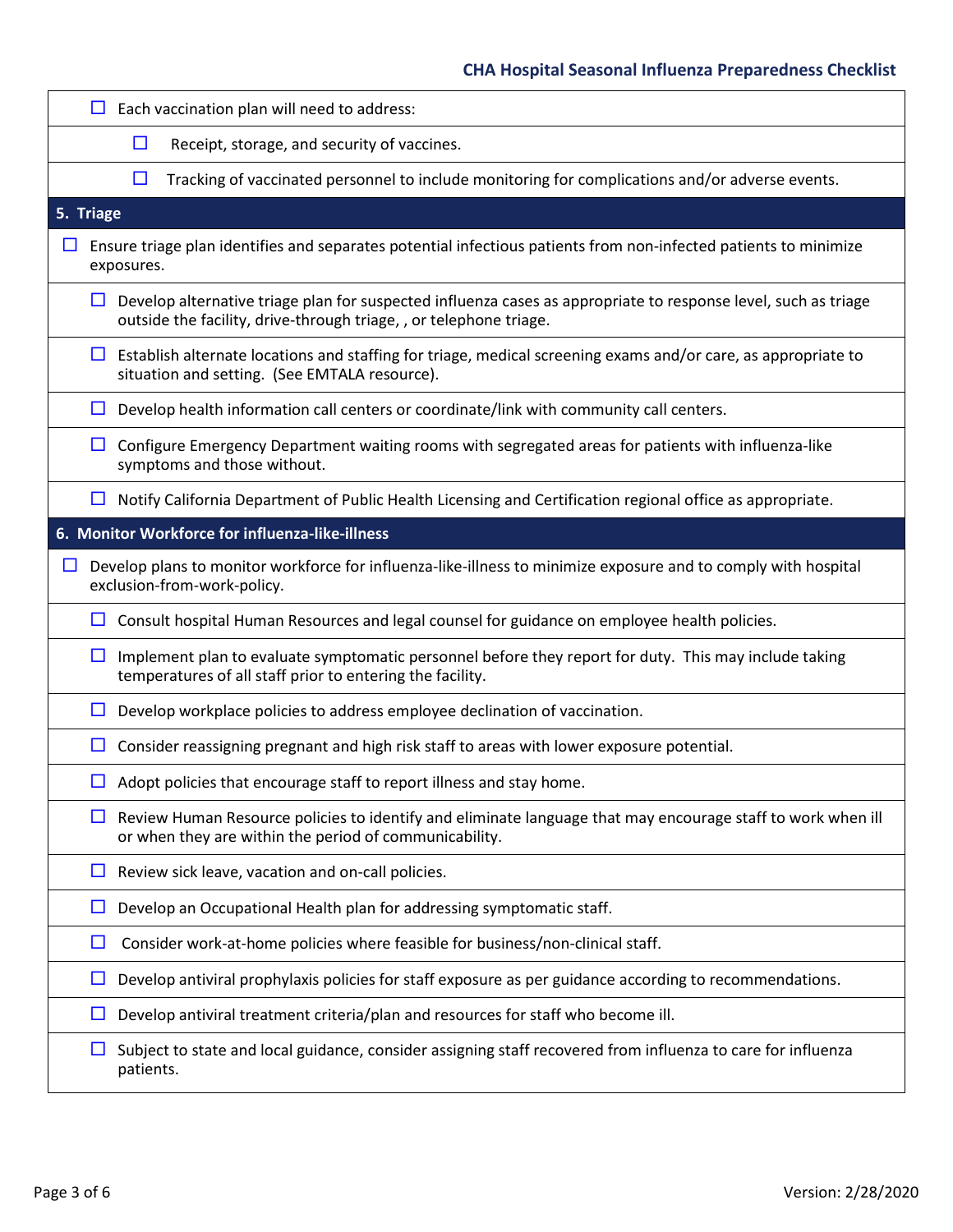|        |        | 7. Staff/Physician Education and Communication                                                                                                                                                                                                                    |
|--------|--------|-------------------------------------------------------------------------------------------------------------------------------------------------------------------------------------------------------------------------------------------------------------------|
| $\Box$ |        | Provide education and cross-training for specific needs (e.g., PPE, pediatric care, ventilator management, security).                                                                                                                                             |
|        | $\Box$ | Ensure Healthcare personnel are properly trained on infection control principles and the appropriate use of<br>PPE. (Refer to CDC Hospital Pandemic Influenza checklist pg. 8 and current guidance at www.cdc.gov).                                               |
|        | $\Box$ | Develop communication plan that addresses the need for staff updates regarding infection control, testing and<br>treatment protocols and infected/exposed staff protocols.                                                                                        |
|        | ப      | Develop education/training programs as necessary to implement hospital plans for surge, cross training to<br>address increased needs (e.g. ventilator care, security), infection control, use of cached equipment/supplies,<br>employee exposure and other needs. |
|        | ப      | Provide guidance and encourage employees to be personally prepared (e.g. childcare, family plans,<br>vaccinations).                                                                                                                                               |
|        | $\Box$ | Poll staff to determine whether they plan to work during an outbreak.                                                                                                                                                                                             |
|        | $\Box$ | Ensure physicians are aware of altered standards of care plans and the potential transition from individual-<br>centered to population-based care.                                                                                                                |
|        | $\Box$ | Review the hospital Aerosol Transmissible Disease (ATD) plan with staff and ensure hospital is in compliance<br>with the Cal/OSHA ATD Standards.                                                                                                                  |
| $\Box$ |        | Plan for clear and regular communication with staff regarding guidance, protocols and situation status.                                                                                                                                                           |
|        | $\Box$ | Confirm staff is aware of and follows hospital policies and procedures as they relate to treatment of seasonal<br>influenza, and other infectious patients.                                                                                                       |
|        | $\Box$ | Facilitate situational awareness by providing frequent and consistent pathway of information regarding event<br>to staff.                                                                                                                                         |
|        |        | 8. Infection Prevention                                                                                                                                                                                                                                           |
| $\Box$ |        | Review infection control management protocols for patients, visitors, vendors and others entering the facility.                                                                                                                                                   |
|        | ப      | Develop plan based on local public health guidance for infection control practices for visitors and patients.                                                                                                                                                     |
|        |        | $\Box$ Screen visitors for signs and symptoms of influenza                                                                                                                                                                                                        |
|        | ப      | Post appropriate signage throughout the facility including entrances                                                                                                                                                                                              |
|        | ப      | Provide information to patients and visitors on basic prevention and control measures for influenza.                                                                                                                                                              |
|        | ப      | Develop process to monitor for nosocomial influenza transmission.                                                                                                                                                                                                 |
|        | ப      | Develop process to cohort influenza-like-illness patients and restrict non-influenza-like-illness admissions to<br>those units.                                                                                                                                   |
|        | ப      | Develop process to provide for dissemination of accurate and coordinated public information.                                                                                                                                                                      |
|        | ப      | Post "respiratory etiquette" signs in high traffic areas.                                                                                                                                                                                                         |
|        | ப      | Ensure that masks, facial tissue and appropriate trash receptacles are in appropriate areas.                                                                                                                                                                      |
|        | $\Box$ | Install hand hygiene dispensers in high traffic locations.                                                                                                                                                                                                        |
|        |        | Establish plans to limit the number of visitors, which include considering restriction of pediatric visitors,<br>$\Box$<br>in coordination with other health care facilities/local public health department                                                       |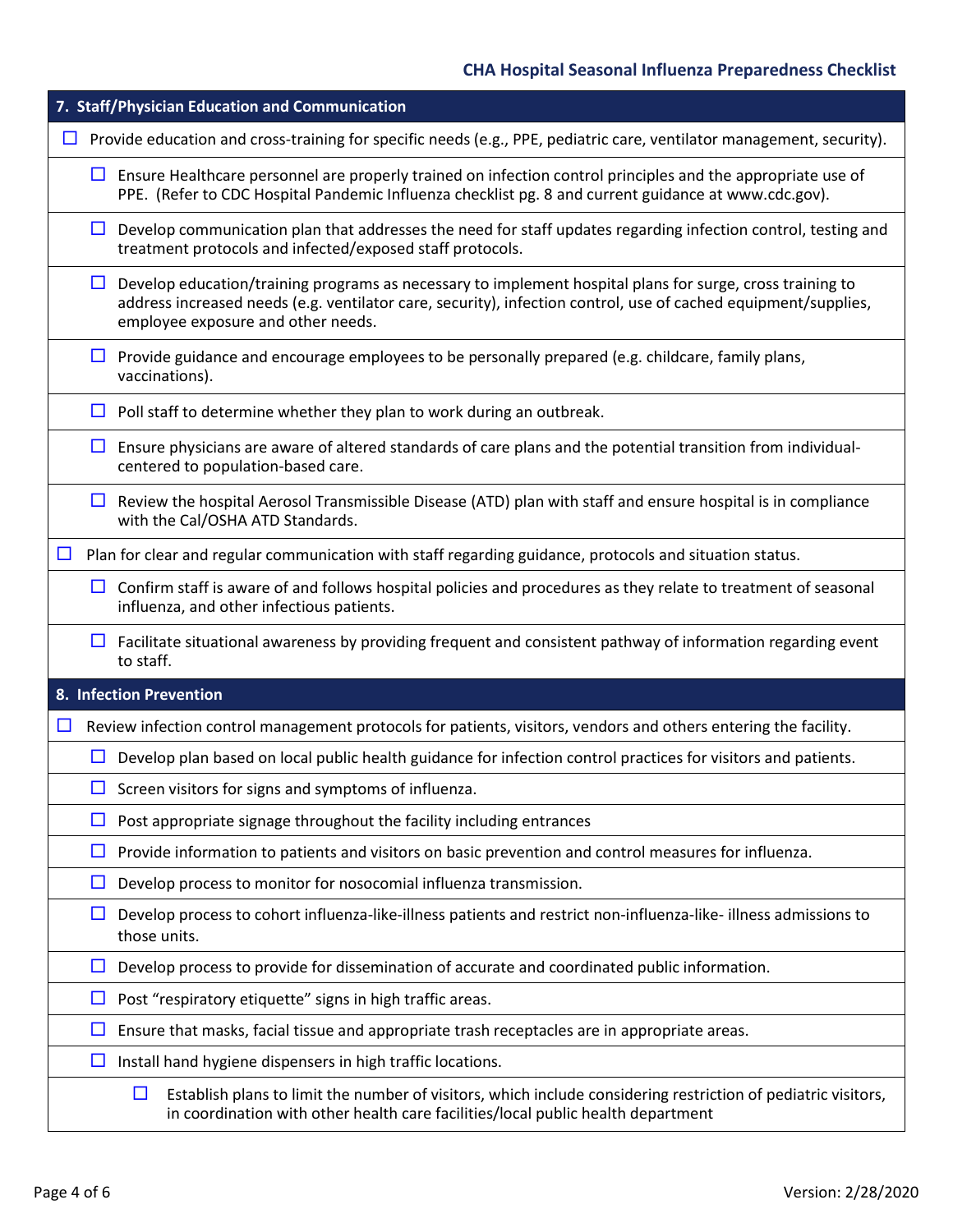|        | 9. Operational Area Communication and Coordination                                                                                                                                                                                                                                                                                                                                                                                                                                       |  |  |  |
|--------|------------------------------------------------------------------------------------------------------------------------------------------------------------------------------------------------------------------------------------------------------------------------------------------------------------------------------------------------------------------------------------------------------------------------------------------------------------------------------------------|--|--|--|
| $\Box$ | Identify and establish communication protocols with Medical and Health Operational Area Coordinator (MHOAC)<br>and Operational Area medical-health agency(ies) for coordination, resource management/mutual aid, guidance<br>updates and status reporting.                                                                                                                                                                                                                               |  |  |  |
| ⊔      | Follow Standardized Emergency Management System (SEMS) guidelines to request mutual aid when unable to<br>secure resources through the Medical and Health Operational Area Coordinator (MHOAC) when unable to<br>obtain resources through regular channels, Hospital Coalition Partners, of system partners (for example,<br>requesting through operational area medical health branch of Emergency Operations Center or Local Health<br>Department (LHD) Department Operations Center). |  |  |  |
| $\Box$ | Ensure established relationship with LHD/LEMSA for planning and response activities Hospital Infection<br>Preventionists, Emergency Preparedness Coordinator and, Public Information Officer). Ensure that hospital<br>communication channels are in place for timely receipt and dissemination of federal, state and local guidance,<br>regulations, pandemic/influenza status updates and other related information (who, how, when).                                                  |  |  |  |
| ❏      | Participate in any established conference calls with local health agencies and the California Department of<br>Public Health.                                                                                                                                                                                                                                                                                                                                                            |  |  |  |
| ❏      | Participate in HAvBED reporting.                                                                                                                                                                                                                                                                                                                                                                                                                                                         |  |  |  |
| ❏      | Enroll in CAHAN and monitor communications.                                                                                                                                                                                                                                                                                                                                                                                                                                              |  |  |  |
| $\Box$ | Ensure hospital is engaged in any alternate care site (ACS) planning in the community, with consideration of<br>triage/transport policies.                                                                                                                                                                                                                                                                                                                                               |  |  |  |
| $\Box$ | Follow local public health guidelines for vaccine and/or antivirals, as available.                                                                                                                                                                                                                                                                                                                                                                                                       |  |  |  |
| ⊔      | Follow EMS guidelines for patient transport, as available.                                                                                                                                                                                                                                                                                                                                                                                                                               |  |  |  |
| $\Box$ | Coordinate with the local health department on risk communication messaging for traditional media and<br>other methods to educate public regarding infection control, where to receive vaccinations (not the<br>Emergency Department or patient care areas), when to seek care and appropriate home care.                                                                                                                                                                                |  |  |  |
| $\Box$ | Provide and reinforce public messaging through use of posters, flyers and signs within the hospital, public<br>service announcement messaging on televisions in waiting rooms, mailings to patients, etc.                                                                                                                                                                                                                                                                                |  |  |  |
| ⊔      | Coordinate with the local health department on preparation of fact sheets and media messaging.                                                                                                                                                                                                                                                                                                                                                                                           |  |  |  |
|        | Facilitate communication between medical staff leadership and public health officials.                                                                                                                                                                                                                                                                                                                                                                                                   |  |  |  |
| ⊔      | Review and consider guidance and regulation (and potential conflict) with the hospital emergency<br>management committee, senior leadership, medical staff and legal counsel when determining any course of<br>action.                                                                                                                                                                                                                                                                   |  |  |  |
| ⊔      | Ensure awareness of Healthcare Preparedness and Pandemic Influenza Healthcare funding and how the<br>hospital may use funds. Consult with local Hospital Preparedness Program grant administrator.                                                                                                                                                                                                                                                                                       |  |  |  |
|        | 10. Business Continuity Planning                                                                                                                                                                                                                                                                                                                                                                                                                                                         |  |  |  |
| $\Box$ | Ensure continuity of operations plans assume reduced workforce and potential financial impacts (e.g., reduction in<br>scheduled admissions, registry use, increased use of resources).                                                                                                                                                                                                                                                                                                   |  |  |  |
| u      | Identify critical functions.                                                                                                                                                                                                                                                                                                                                                                                                                                                             |  |  |  |
| □      | Plan for influenza surge for several weeks to months with potential cancellation of elective surgeries and<br>subsequent loss of revenue.                                                                                                                                                                                                                                                                                                                                                |  |  |  |